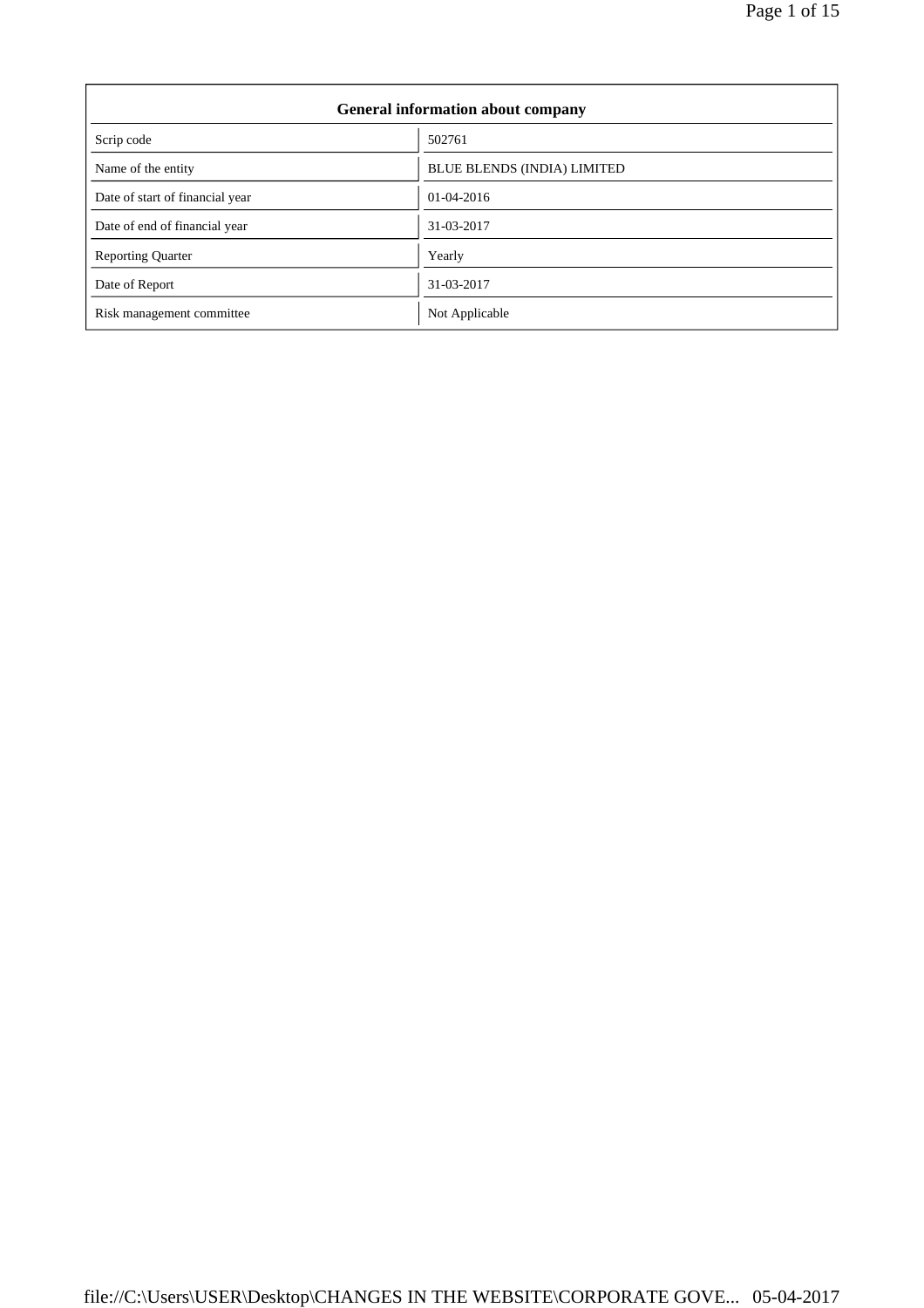| Annexure I                                                                                               |  |  |  |
|----------------------------------------------------------------------------------------------------------|--|--|--|
| Annexure I to be submitted by listed entity on quarterly basis                                           |  |  |  |
| <b>I. Composition of Board of Directors</b>                                                              |  |  |  |
| Disclosure of notes on composition of board of directors explanatory                                     |  |  |  |
| Is there any change in information of board of directors compare to previous quarter  <br>N <sub>0</sub> |  |  |  |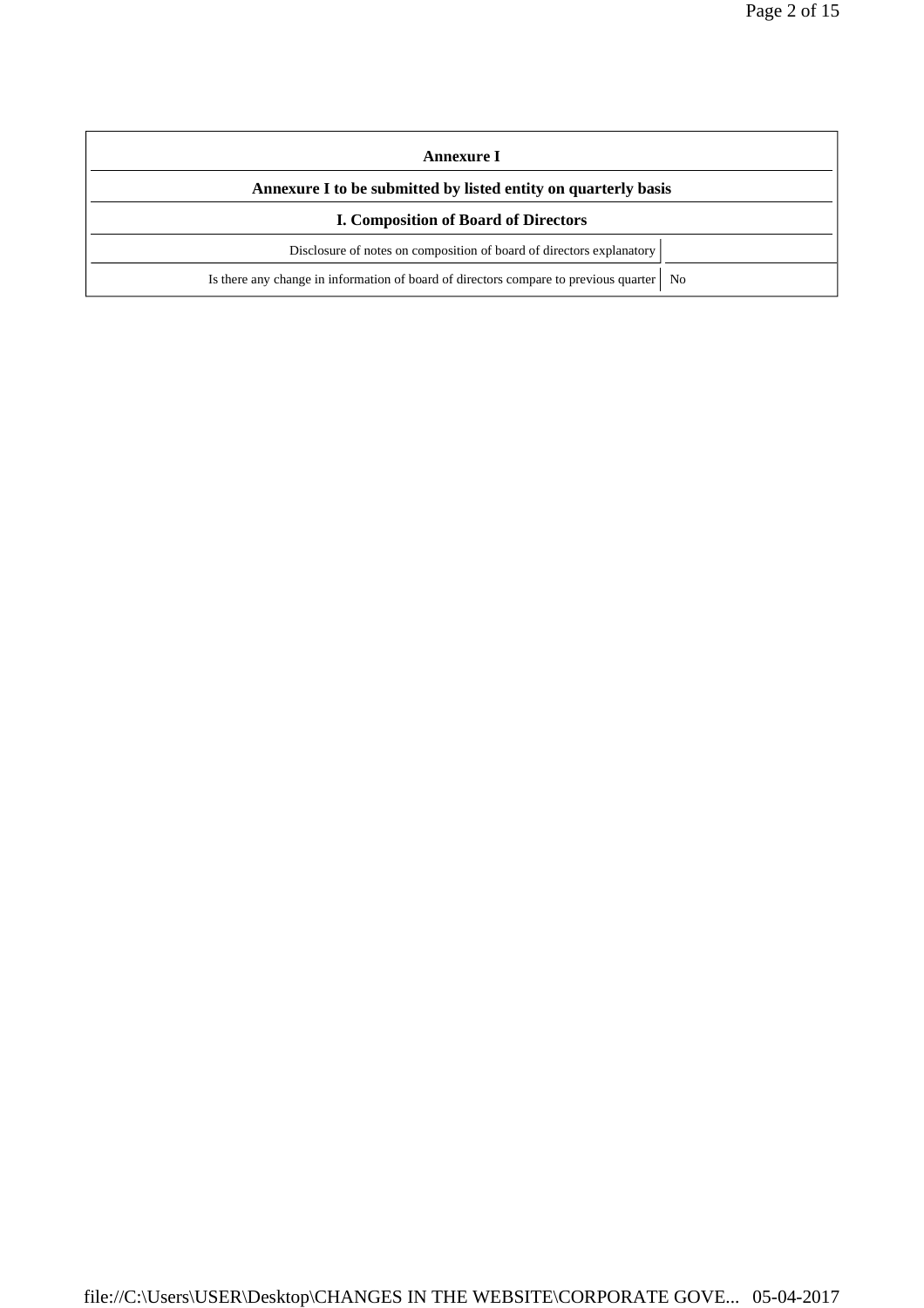| <b>Annexure 1</b>                                                                 |  |  |  |
|-----------------------------------------------------------------------------------|--|--|--|
| <b>II. Composition of Committees</b>                                              |  |  |  |
| Disclosure of notes on composition of committees explanatory                      |  |  |  |
| Is there any change in information of committees compare to previous quarter   No |  |  |  |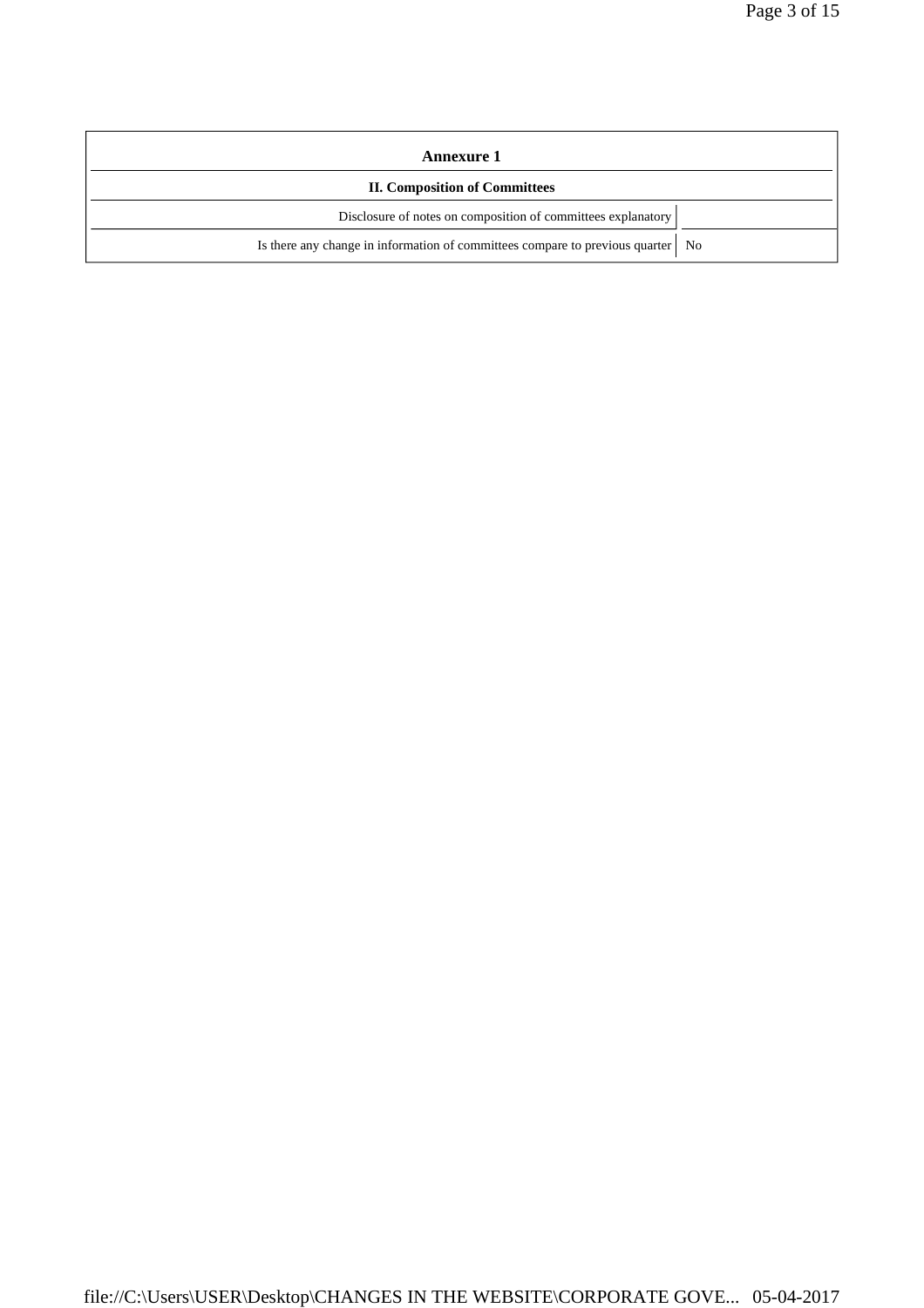|                | <b>Annexure 1</b>                                                |                                                         |                                                                |  |  |  |
|----------------|------------------------------------------------------------------|---------------------------------------------------------|----------------------------------------------------------------|--|--|--|
|                | <b>Annexure 1</b>                                                |                                                         |                                                                |  |  |  |
|                | <b>III.</b> Meeting of Board of Directors                        |                                                         |                                                                |  |  |  |
|                | Disclosure of notes on meeting of board of directors explanatory |                                                         |                                                                |  |  |  |
| Sr             | $Date(s)$ of meeting (if any) in the<br>previous quarter         | $Date(s)$ of meeting (if any) in the<br>current quarter | Maximum gap between any two consecutive (in<br>number of days) |  |  |  |
|                | 14-11-2016                                                       |                                                         |                                                                |  |  |  |
| $\overline{c}$ | $09-12-2016$                                                     |                                                         | 24                                                             |  |  |  |
| 3              |                                                                  | 27-01-2017                                              | 48                                                             |  |  |  |
| 4              |                                                                  | 31-01-2017                                              | 3                                                              |  |  |  |
| 5              |                                                                  | 09-02-2017                                              | 8                                                              |  |  |  |
| 6              |                                                                  | 14-02-2017                                              | 4                                                              |  |  |  |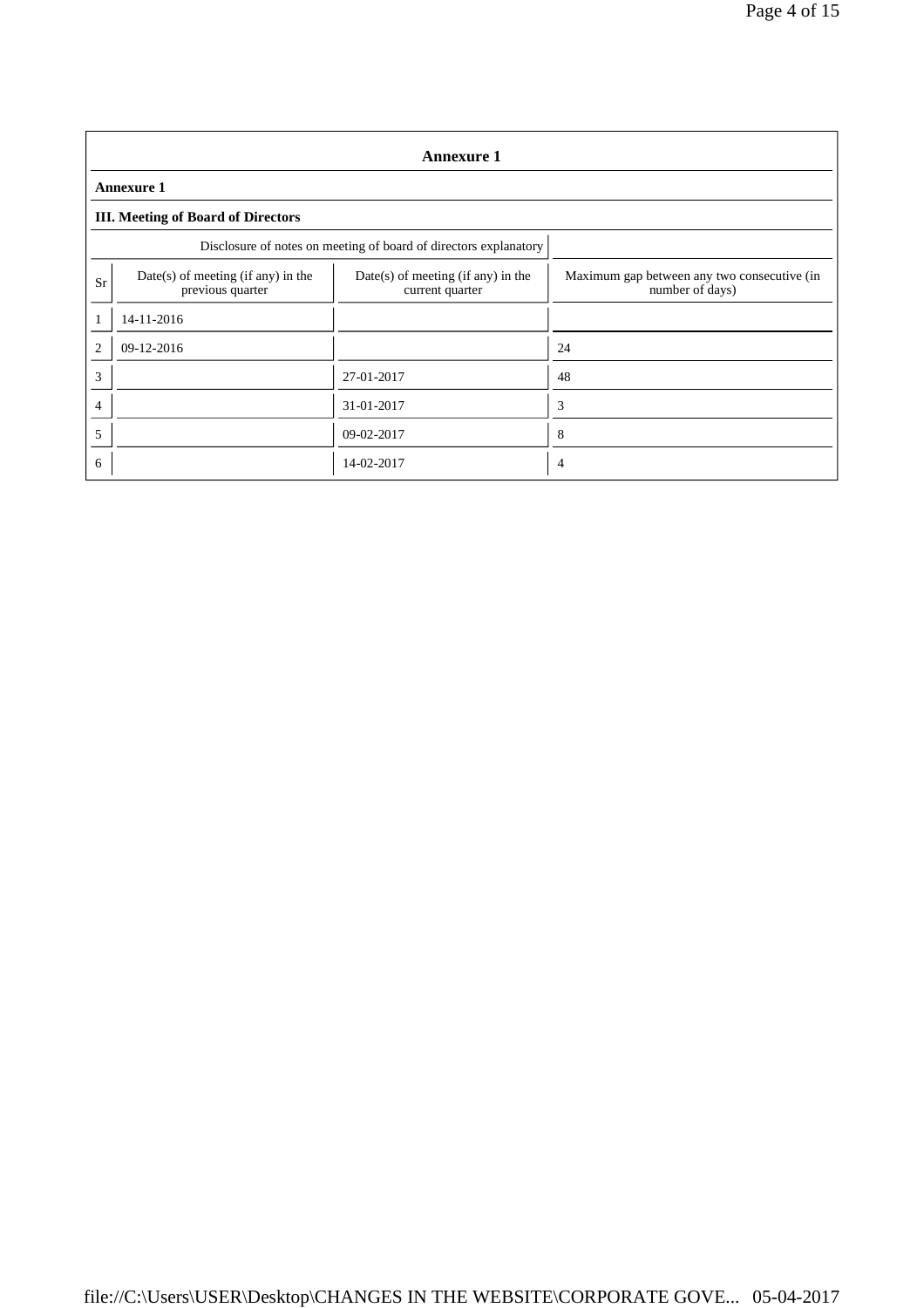|                | <b>Annexure 1</b>                                |                                                                        |                                                     |                                           |                                                                        |                                                                                  |                               |  |
|----------------|--------------------------------------------------|------------------------------------------------------------------------|-----------------------------------------------------|-------------------------------------------|------------------------------------------------------------------------|----------------------------------------------------------------------------------|-------------------------------|--|
|                | <b>IV. Meeting of Committees</b>                 |                                                                        |                                                     |                                           |                                                                        |                                                                                  |                               |  |
|                |                                                  |                                                                        |                                                     |                                           |                                                                        | Disclosure of notes on meeting of committees explanatory                         |                               |  |
| Sr             | Name of<br>Committee                             | $Date(s)$ of<br>meeting of the<br>committee in the<br>relevant quarter | Whether<br>requirement of<br>Ouorum met<br>(Yes/No) | Requirement of<br>Ouorum met<br>(details) | $Date(s)$ of<br>meeting of the<br>committee in the<br>previous quarter | Maximum gap<br>between any two<br>consecutive<br>meetings (in<br>number of days) | Name of<br>other<br>committee |  |
|                | <b>Audit Committee</b>                           | 14-02-2017                                                             | Yes                                                 | 3 of 3 Directors<br>were present          | 14-11-2016                                                             | 91                                                                               |                               |  |
| $\overline{2}$ | <b>Stakeholders</b><br>Relationship<br>Committee | 31-03-2017                                                             | Yes                                                 | 3 of 3 Directors<br>were present          | $31 - 12 - 2016$                                                       | 89                                                                               |                               |  |
| 3              | Corporate Social<br>Responsibility<br>Committee  | $07-01-2017$                                                           | Yes                                                 | 3 of 3 Directors<br>were present          | $01 - 10 - 2016$                                                       | 97                                                                               |                               |  |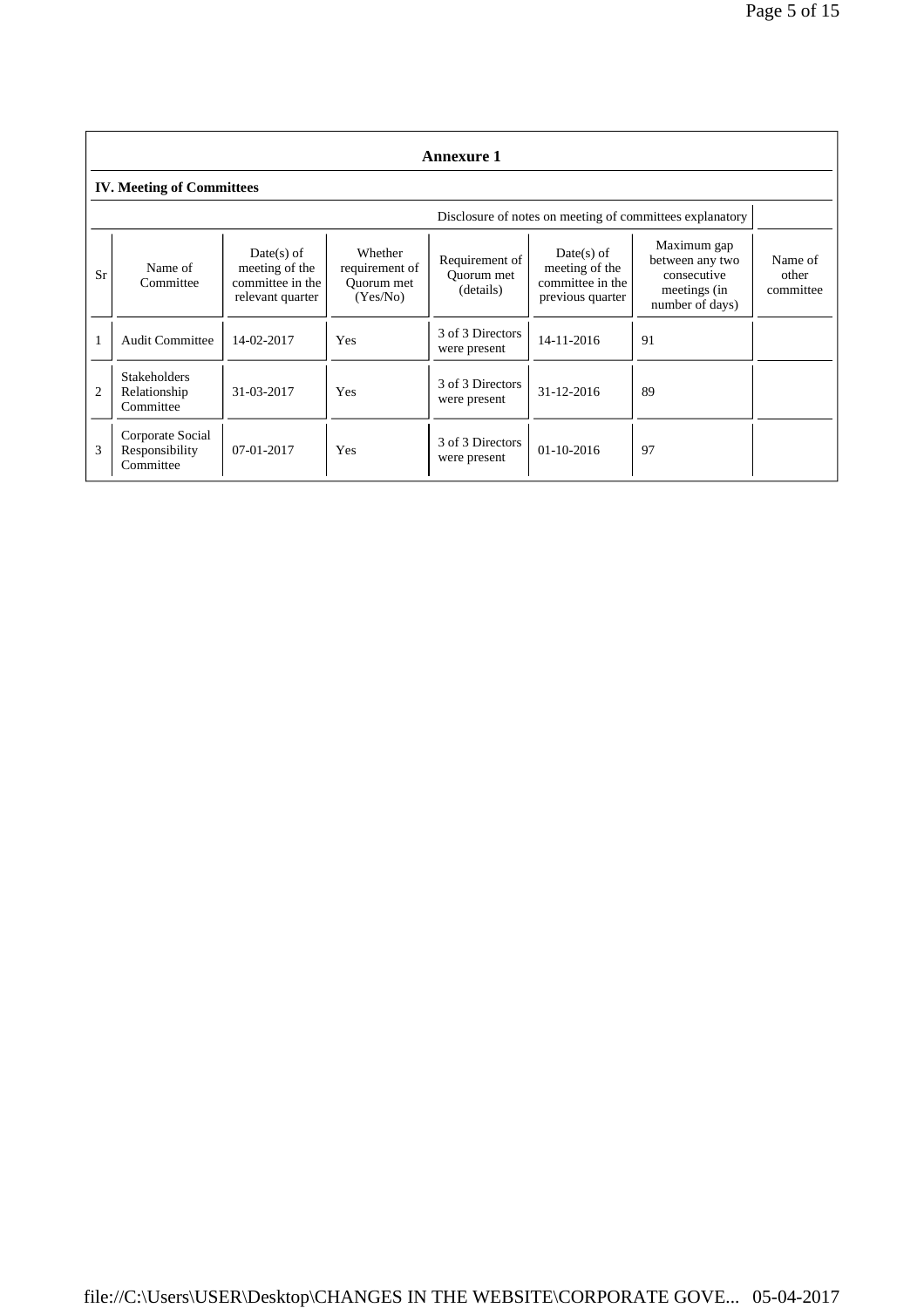|                | Annexure 1                                                                                                |                                  |                                                                    |  |  |  |
|----------------|-----------------------------------------------------------------------------------------------------------|----------------------------------|--------------------------------------------------------------------|--|--|--|
|                | <b>V. Related Party Transactions</b>                                                                      |                                  |                                                                    |  |  |  |
| Sr             | Subject                                                                                                   | Compliance status<br>(Yes/No/NA) | If status is "No" details of non-<br>compliance may be given here. |  |  |  |
|                | Whether prior approval of audit committee obtained                                                        | Yes                              |                                                                    |  |  |  |
| $\overline{c}$ | Whether shareholder approval obtained for material RPT                                                    | Yes                              |                                                                    |  |  |  |
| 3              | Whether details of RPT entered into pursuant to omnibus<br>approval have been reviewed by Audit Committee | Yes                              |                                                                    |  |  |  |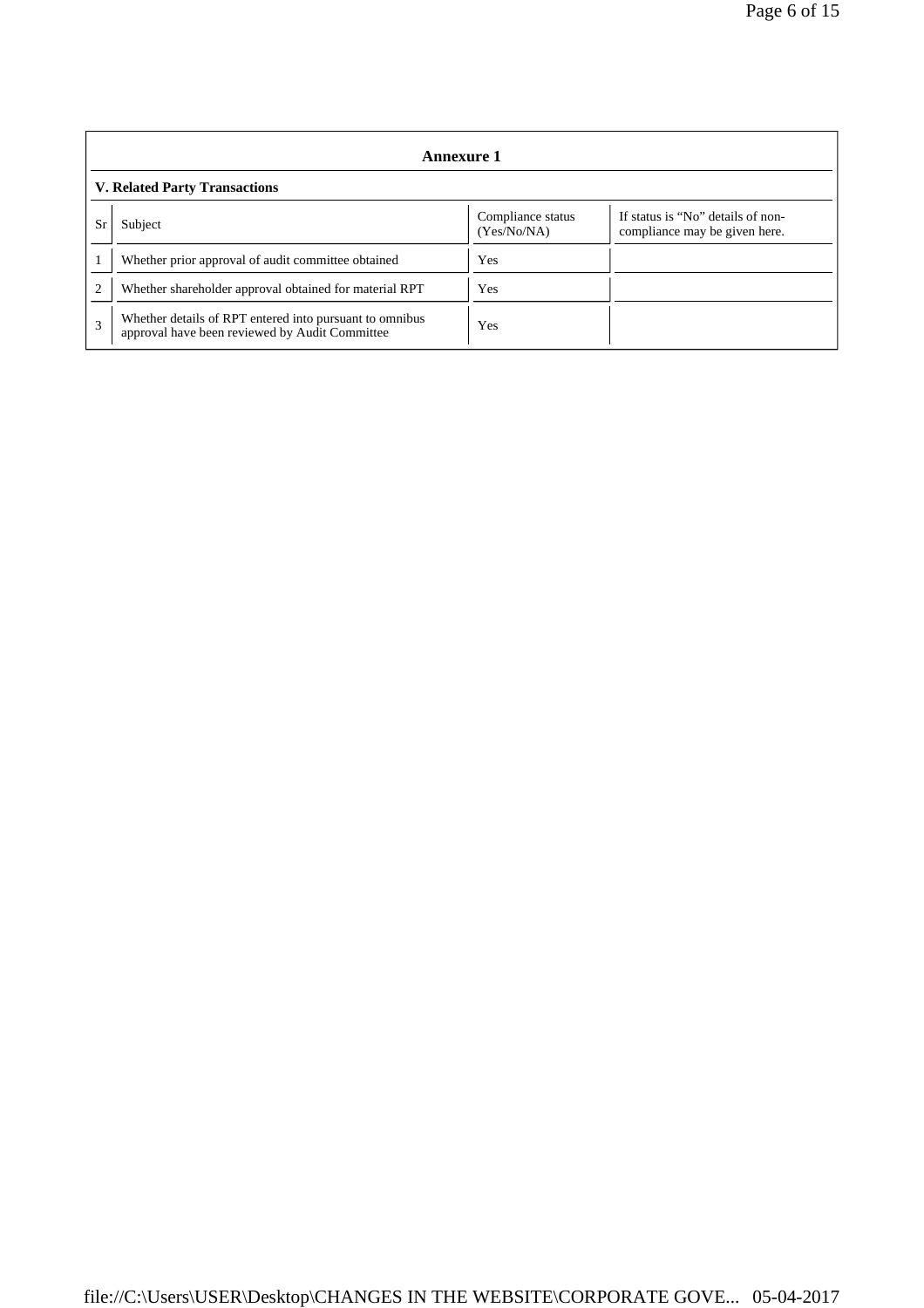|                | <b>Annexure 1</b>                                                                                                                                                                                               |                               |  |  |  |  |
|----------------|-----------------------------------------------------------------------------------------------------------------------------------------------------------------------------------------------------------------|-------------------------------|--|--|--|--|
|                | <b>VI. Affirmations</b>                                                                                                                                                                                         |                               |  |  |  |  |
| Sr             | Subject                                                                                                                                                                                                         | Compliance status<br>(Yes/No) |  |  |  |  |
|                | The composition of Board of Directors is in terms of SEBI (Listing obligations and disclosure requirements)<br>Regulations, 2015                                                                                | Yes                           |  |  |  |  |
| $\overline{c}$ | The composition of the following committees is in terms of SEBI(Listing obligations and disclosure<br>requirements) Regulations, 2015 a. Audit Committee                                                        | Yes                           |  |  |  |  |
| 3              | The composition of the following committees is in terms of SEBI(Listing obligations and disclosure<br>requirements) Regulations, 2015. b. Nomination & remuneration committee                                   | Yes                           |  |  |  |  |
| $\overline{4}$ | The composition of the following committees is in terms of SEBI(Listing obligations and disclosure<br>requirements) Regulations, 2015. c. Stakeholders relationship committee                                   | Yes                           |  |  |  |  |
| 5              | The composition of the following committees is in terms of SEBI(Listing obligations and disclosure<br>requirements) Regulations, 2015. d. Risk management committee (applicable to the top 100 listed entities) | <b>NA</b>                     |  |  |  |  |
| 6              | The committee members have been made aware of their powers, role and responsibilities as specified in SEBI<br>(Listing obligations and disclosure requirements) Regulations, 2015.                              | Yes                           |  |  |  |  |
| $\overline{7}$ | The meetings of the board of directors and the above committees have been conducted in the manner as<br>specified in SEBI (Listing obligations and disclosure requirements) Regulations, 2015.                  | Yes                           |  |  |  |  |
| 8              | This report and/or the report submitted in the previous quarter has been placed before Board of Directors.                                                                                                      | Yes                           |  |  |  |  |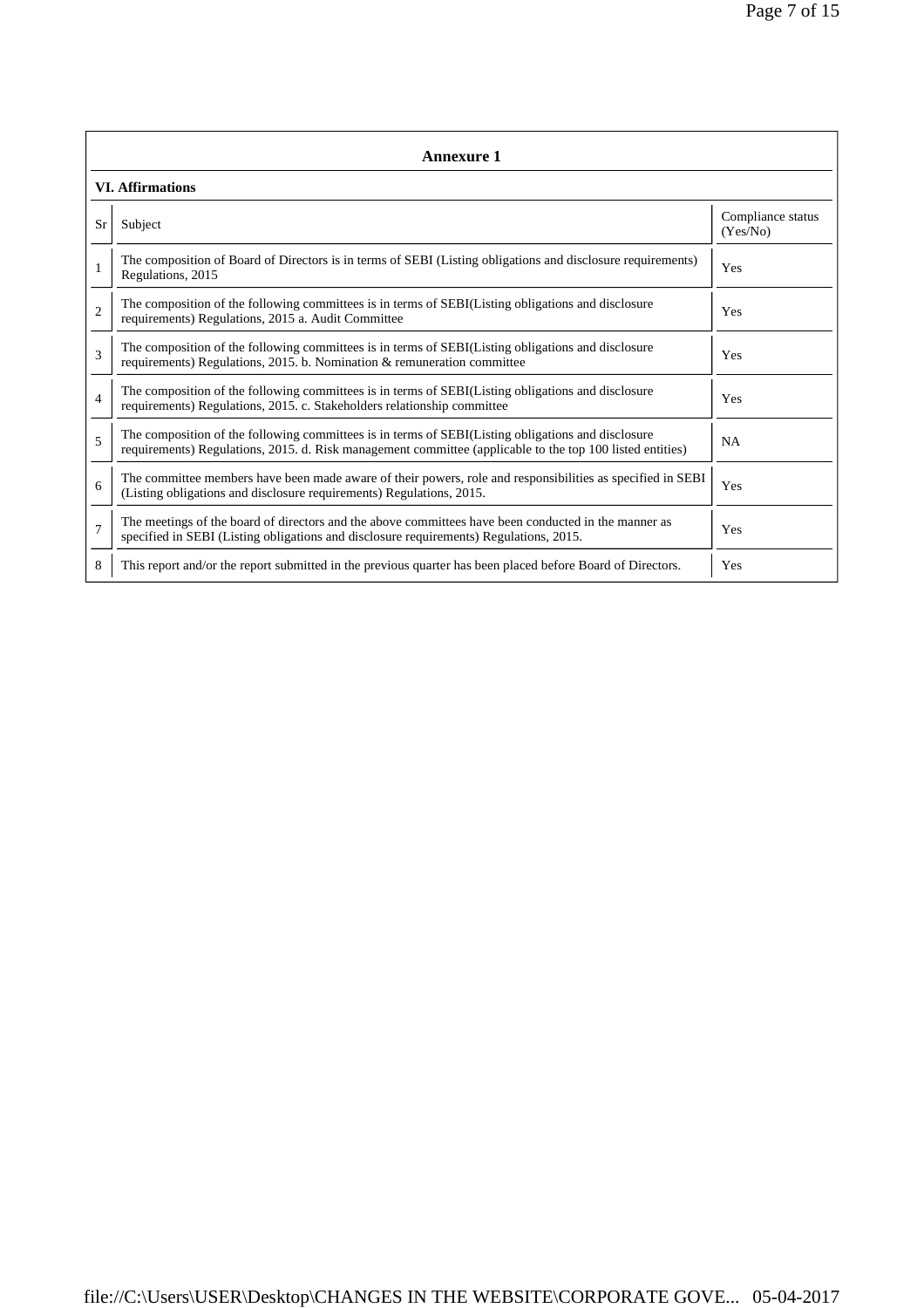|                | <b>Annexure II</b>                                                                  |                                     |                                                                          |                                                                                                                 |  |  |
|----------------|-------------------------------------------------------------------------------------|-------------------------------------|--------------------------------------------------------------------------|-----------------------------------------------------------------------------------------------------------------|--|--|
|                |                                                                                     |                                     |                                                                          | Annexure II to be submitted by listed entity at the end of the financial year (for the whole of financial year) |  |  |
|                | I. Disclosure on website in terms of Listing Regulations                            |                                     |                                                                          |                                                                                                                 |  |  |
| Sr             | Item                                                                                | Compliance<br>status<br>(Yes/No/NA) | If status is "No"<br>details of non-<br>compliance may<br>be given here. | Web address                                                                                                     |  |  |
| 1              | Details of business                                                                 | Yes                                 |                                                                          | http://www.blueblends.com/AboutUs.asp                                                                           |  |  |
| $\overline{2}$ | Terms and conditions<br>of appointment of<br>independent directors                  | Yes                                 |                                                                          | http://www.blueblends.com/FR_images/Report720201611837.pdf                                                      |  |  |
| 3              | Composition of<br>various committees of<br>board of directors                       | Yes                                 |                                                                          | http://www.blueblends.com/FR_images/Report720201611423.pdf                                                      |  |  |
| $\overline{4}$ | Code of conduct of<br>board of directors and<br>senior management<br>personnel      | Yes                                 |                                                                          | http://www.blueblends.com/FR_images/Report222201470102.pdf                                                      |  |  |
| 5              | Details of<br>establishment of vigil<br>mechanism/Whistle<br><b>Blower</b> policy   | Yes                                 |                                                                          | http://www.blueblends.com/FR_images/Report720201613019.pdf                                                      |  |  |
| 6              | Criteria of making<br>payments to non-<br>executive directors                       | Yes                                 |                                                                          | http://www.blueblends.com/annual_account.asp                                                                    |  |  |
| 7              | Policy on dealing with<br>related party<br>transactions                             | Yes                                 |                                                                          | http://www.blueblends.com/FR_images/Report720201612912.pdf                                                      |  |  |
| 8              | Policy for determining<br>'material' subsidiaries                                   | Yes                                 |                                                                          | http://www.blueblends.com/FR_images/Report720201612912.pdf                                                      |  |  |
| 9              | Details of<br>familiarization<br>programmes imparted<br>to independent<br>directors | Yes                                 |                                                                          | http://www.blueblends.com/annual_account.asp                                                                    |  |  |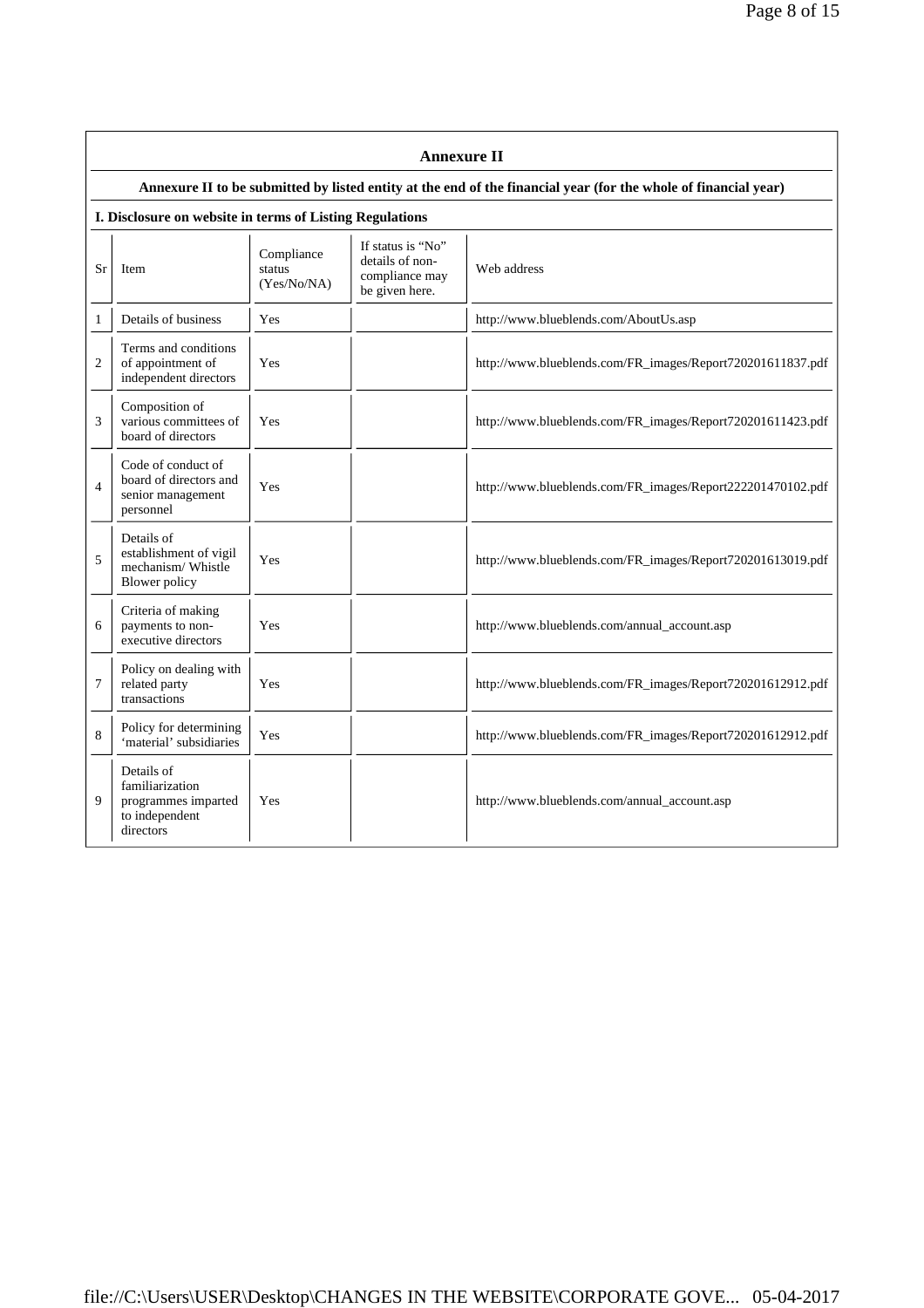|    | <b>Annexure II</b>                                                                                                                                     |                                     |                                                                          |                                                                                                                 |  |  |
|----|--------------------------------------------------------------------------------------------------------------------------------------------------------|-------------------------------------|--------------------------------------------------------------------------|-----------------------------------------------------------------------------------------------------------------|--|--|
|    |                                                                                                                                                        |                                     |                                                                          | Annexure II to be submitted by listed entity at the end of the financial year (for the whole of financial year) |  |  |
|    | I. Disclosure on website in terms of Listing Regulations                                                                                               |                                     |                                                                          |                                                                                                                 |  |  |
| Sr | Item                                                                                                                                                   | Compliance<br>status<br>(Yes/No/NA) | If status is "No"<br>details of non-<br>compliance may<br>be given here. | Web address                                                                                                     |  |  |
| 10 | Contact information of<br>the designated officials of<br>the listed entity who are<br>responsible for assisting<br>and handling investor<br>grievances | Yes                                 |                                                                          | http://www.blueblends.com/FR_images/Report720201612841.pdf                                                      |  |  |
| 11 | email address for<br>grievance redressal and<br>other relevant details                                                                                 | Yes                                 |                                                                          | http://www.blueblends.com/FR_images/Report720201612841.pdf                                                      |  |  |
| 12 | Financial results                                                                                                                                      | Yes                                 |                                                                          | http://www.blueblends.com/annual_account.asp                                                                    |  |  |
| 13 | Shareholding pattern                                                                                                                                   | Yes                                 |                                                                          | http://www.blueblends.com/annual_account.asp                                                                    |  |  |
| 14 | Details of agreements<br>entered into with the<br>media companies and/or<br>their associates                                                           | N <sub>0</sub>                      | Not Applicable                                                           |                                                                                                                 |  |  |
| 15 | New name and the old<br>name of the listed entity                                                                                                      | N <sub>0</sub>                      | Not Applicable                                                           |                                                                                                                 |  |  |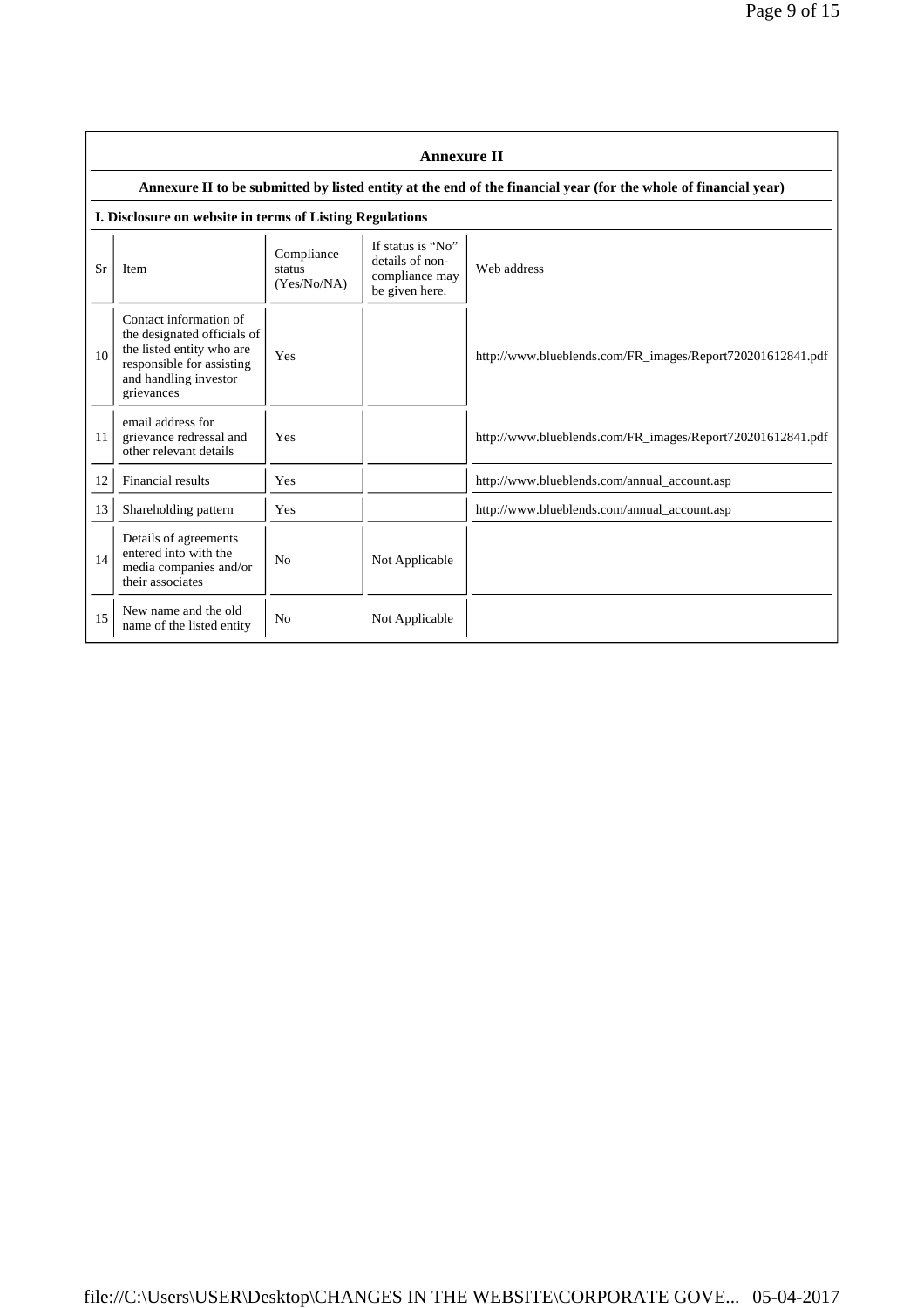|                | <b>Annexure II</b>                                                                                                   |                        |                                  |                                                                    |  |  |
|----------------|----------------------------------------------------------------------------------------------------------------------|------------------------|----------------------------------|--------------------------------------------------------------------|--|--|
|                | <b>II. Annual Affirmations</b>                                                                                       |                        |                                  |                                                                    |  |  |
| Sr             | Particulars                                                                                                          | Regulation<br>Number   | Compliance status<br>(Yes/No/NA) | If status is "No" details of non-<br>compliance may be given here. |  |  |
| $\mathbf{1}$   | Independent director(s) have been appointed in terms of<br>specified criteria of 'independence' and/or 'eligibility' | $16(1)(b)$ & 25<br>(6) | Yes                              |                                                                    |  |  |
| $\overline{2}$ | Board composition                                                                                                    | 17(1)                  | Yes                              |                                                                    |  |  |
| 3              | Meeting of Board of directors                                                                                        | 17(2)                  | Yes                              |                                                                    |  |  |
| $\overline{4}$ | Review of Compliance Reports                                                                                         | 17(3)                  | Yes                              |                                                                    |  |  |
| 5              | Plans for orderly succession for appointments                                                                        | 17(4)                  | Yes                              |                                                                    |  |  |
| 6              | Code of Conduct                                                                                                      | 17(5)                  | Yes                              |                                                                    |  |  |
| 7              | Fees/compensation                                                                                                    | 17(6)                  | Yes                              |                                                                    |  |  |
| 8              | Minimum Information                                                                                                  | 17(7)                  | Yes                              |                                                                    |  |  |
| 9              | Compliance Certificate                                                                                               | 17(8)                  | Yes                              |                                                                    |  |  |
| 10             | Risk Assessment & Management                                                                                         | 17(9)                  | Yes                              |                                                                    |  |  |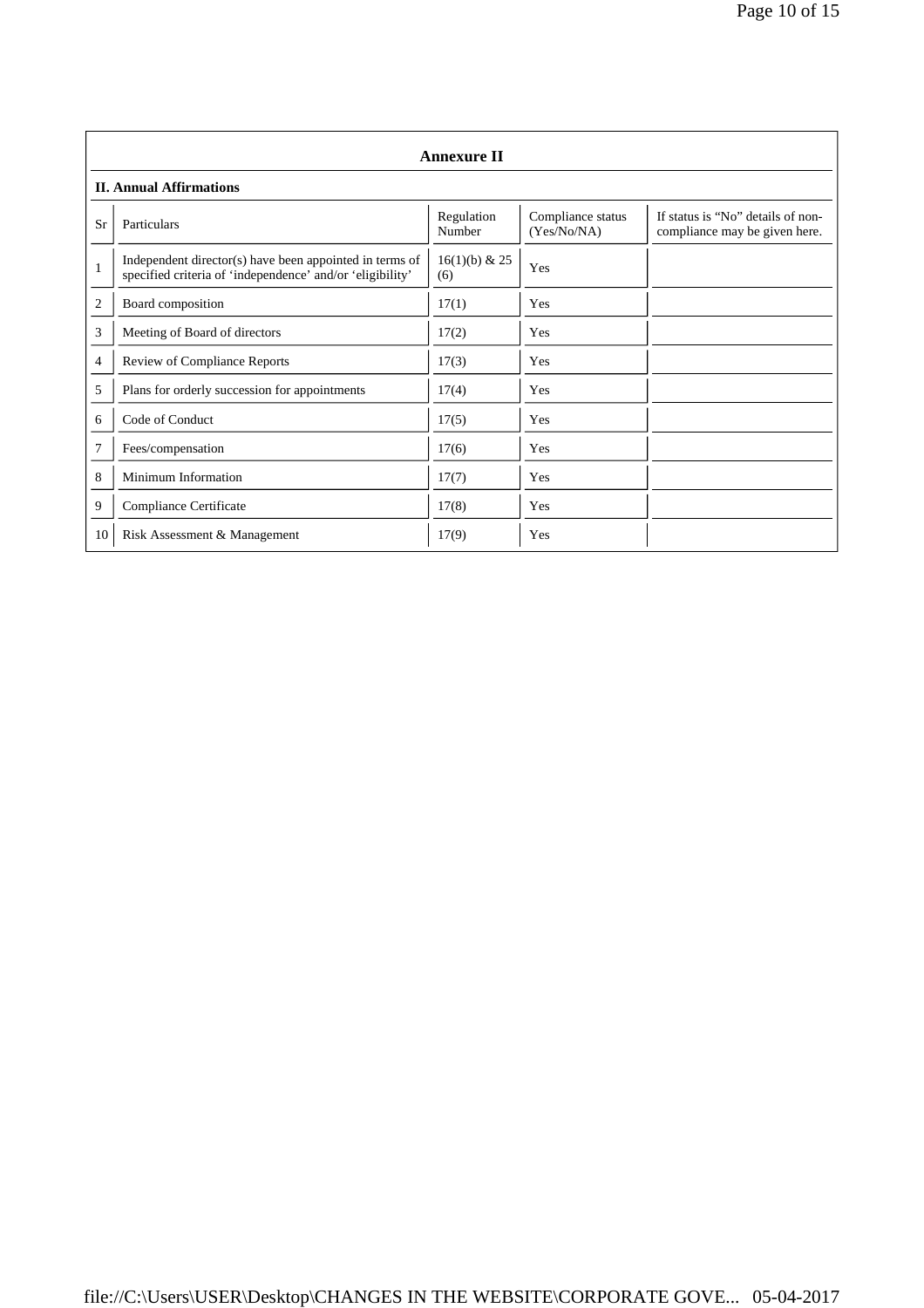|           | <b>Annexure II</b>                                                                 |                              |                                  |                                                                    |  |
|-----------|------------------------------------------------------------------------------------|------------------------------|----------------------------------|--------------------------------------------------------------------|--|
|           | <b>II. Annual Affirmations</b>                                                     |                              |                                  |                                                                    |  |
| <b>Sr</b> | Particulars                                                                        | Regulation<br>Number         | Compliance status<br>(Yes/No/NA) | If status is "No" details of non-<br>compliance may be given here. |  |
| 11        | Performance Evaluation of Independent<br><b>Directors</b>                          | 17(10)                       | Yes                              |                                                                    |  |
| 12        | Composition of Audit Committee                                                     | 18(1)                        | Yes                              |                                                                    |  |
| 13        | Meeting of Audit Committee                                                         | 18(2)                        | Yes                              |                                                                    |  |
| 14        | Composition of nomination & remuneration<br>committee                              | 19(1) & (2)                  | Yes                              |                                                                    |  |
| 15        | Composition of Stakeholder Relationship<br>Committee                               | 20(1) & (2)                  | Yes                              |                                                                    |  |
| 16        | Composition and role of risk management<br>committee                               | 21(1), (2), (3), (4)         | <b>NA</b>                        |                                                                    |  |
| 17        | Vigil Mechanism                                                                    | 22                           | Yes                              |                                                                    |  |
| 18        | Policy for related party Transaction                                               | 23(1), (5), (6), (7)<br>&(8) | Yes                              |                                                                    |  |
| 19        | Prior or Omnibus approval of Audit<br>Committee for all related party transactions | 23(2), (3)                   | Yes                              |                                                                    |  |
| 20        | Approval for material related party<br>transactions                                | 23(4)                        | Yes                              |                                                                    |  |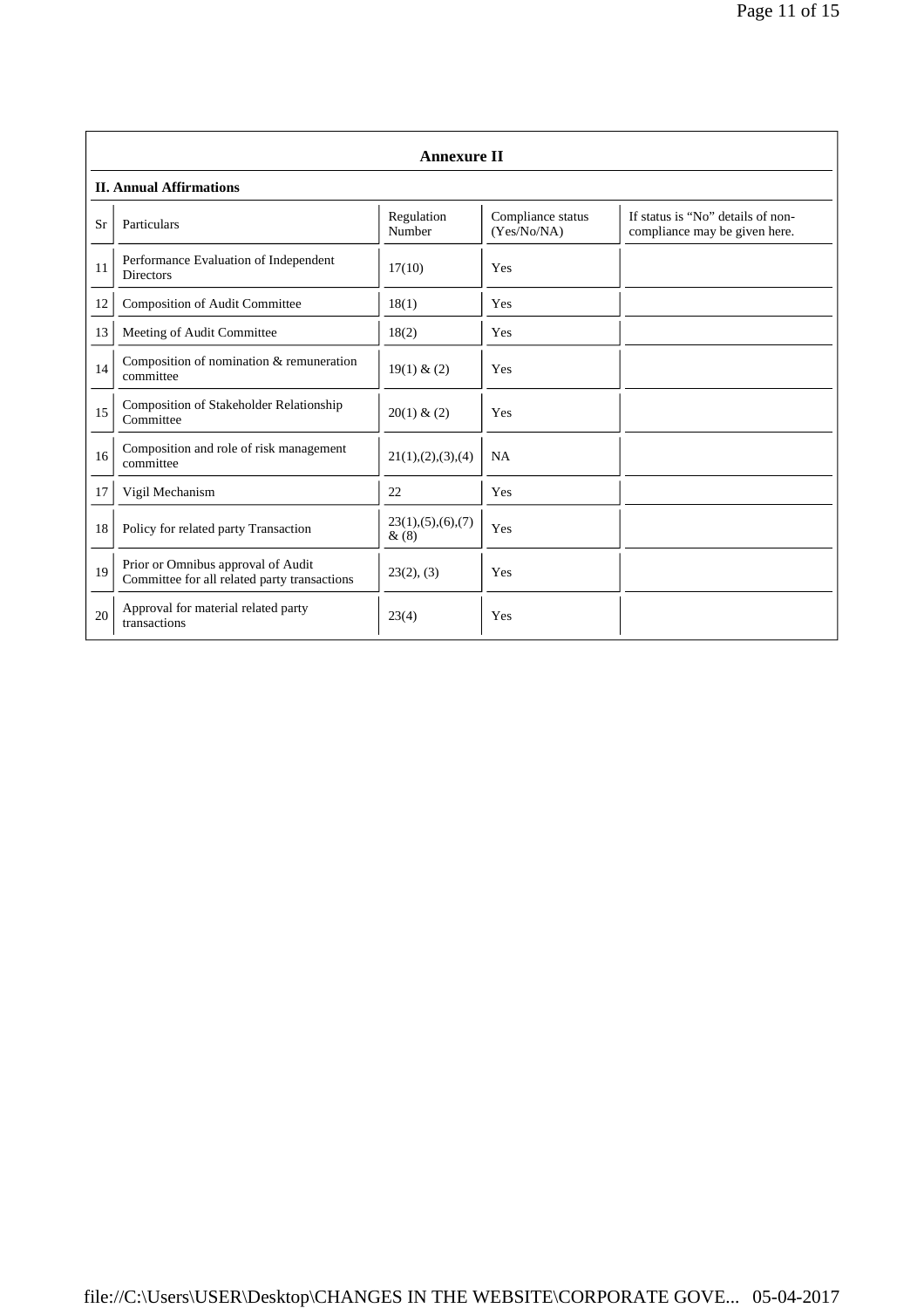|    | <b>Annexure II</b>                                                                                                      |                             |                                  |                                                                    |  |  |
|----|-------------------------------------------------------------------------------------------------------------------------|-----------------------------|----------------------------------|--------------------------------------------------------------------|--|--|
|    | <b>II. Annual Affirmations</b>                                                                                          |                             |                                  |                                                                    |  |  |
| Sr | Particulars                                                                                                             | Regulation<br>Number        | Compliance status<br>(Yes/No/NA) | If status is "No" details of non-<br>compliance may be given here. |  |  |
| 21 | Composition of Board of Directors of unlisted material<br>Subsidiary                                                    | 24(1)                       | Yes                              |                                                                    |  |  |
| 22 | Other Corporate Governance requirements with respect<br>to subsidiary of listed entity                                  | 24(2),(3),(4),<br>(5) & (6) | Yes                              |                                                                    |  |  |
| 23 | Maximum Directorship & Tenure                                                                                           | 25(1) & (2)                 | Yes                              |                                                                    |  |  |
| 24 | Meeting of independent directors                                                                                        | 25(3) & (4)                 | Yes                              |                                                                    |  |  |
| 25 | Familiarization of independent directors                                                                                | 25(7)                       | Yes                              |                                                                    |  |  |
| 26 | Memberships in Committees                                                                                               | 26(1)                       | Yes                              |                                                                    |  |  |
| 27 | Affirmation with compliance to code of conduct from<br>members of Board of Directors and Senior management<br>personnel | 26(3)                       | Yes                              |                                                                    |  |  |
| 28 | Disclosure of Shareholding by Non-Executive Directors                                                                   | 26(4)                       | Yes                              |                                                                    |  |  |
| 29 | Policy with respect to Obligations of directors and<br>senior management                                                | $26(2)$ & $26(5)$           | Yes                              |                                                                    |  |  |
|    | Any other information to be provided - Add Notes                                                                        |                             |                                  |                                                                    |  |  |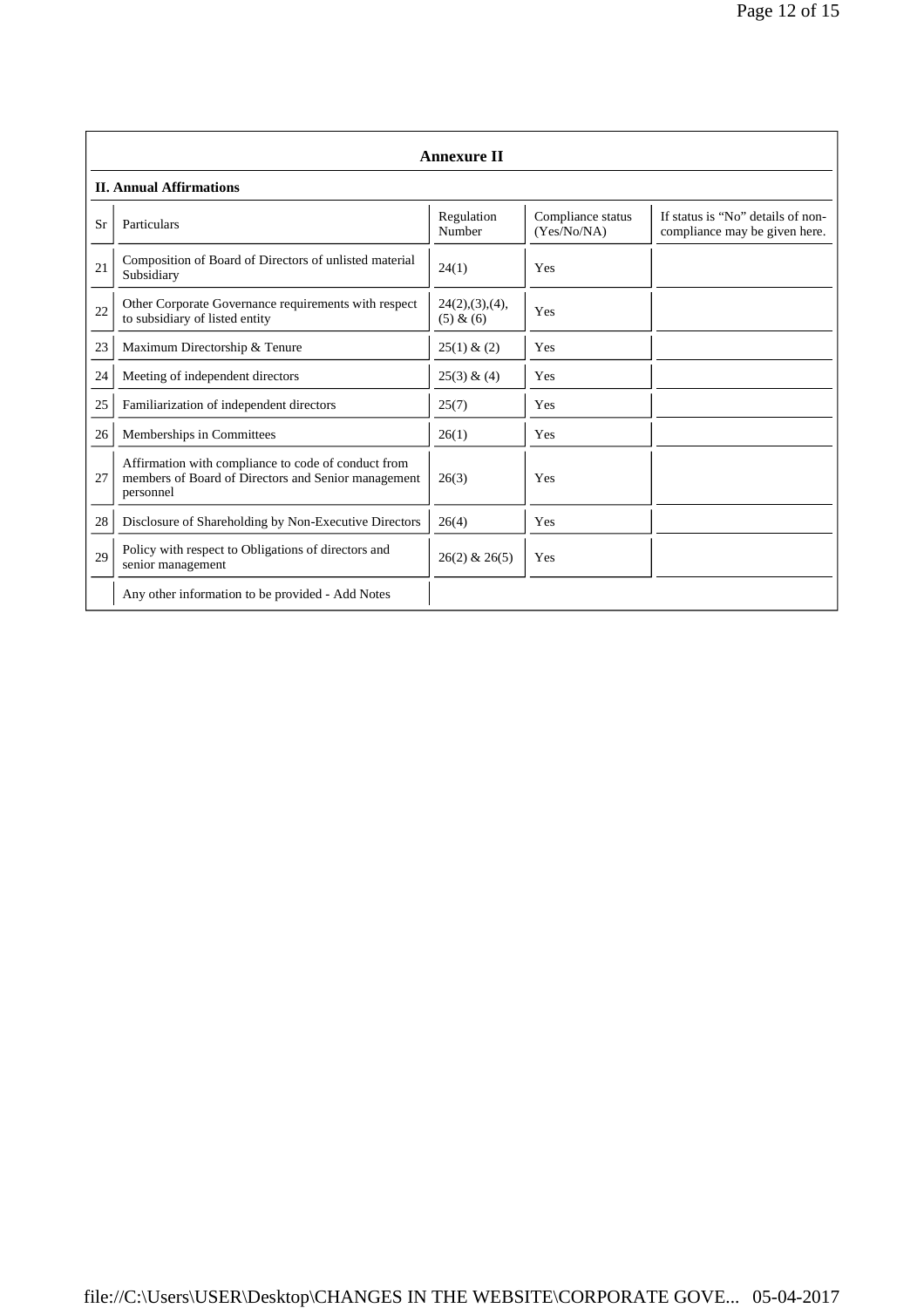| <b>Annexure II</b>       |                                                                                                                                                                       |                                         |  |
|--------------------------|-----------------------------------------------------------------------------------------------------------------------------------------------------------------------|-----------------------------------------|--|
| <b>III.</b> Affirmations |                                                                                                                                                                       |                                         |  |
| Sr                       | <b>Particulars</b>                                                                                                                                                    | <b>Compliance status</b><br>(Yes/No/NA) |  |
|                          | The Listed Entity has approved Material Subsidiary Policy and the Corporate Governance<br>requirements with respect to subsidiary of Listed Entity have been complied | Yes                                     |  |
|                          | Any other information to be provided                                                                                                                                  |                                         |  |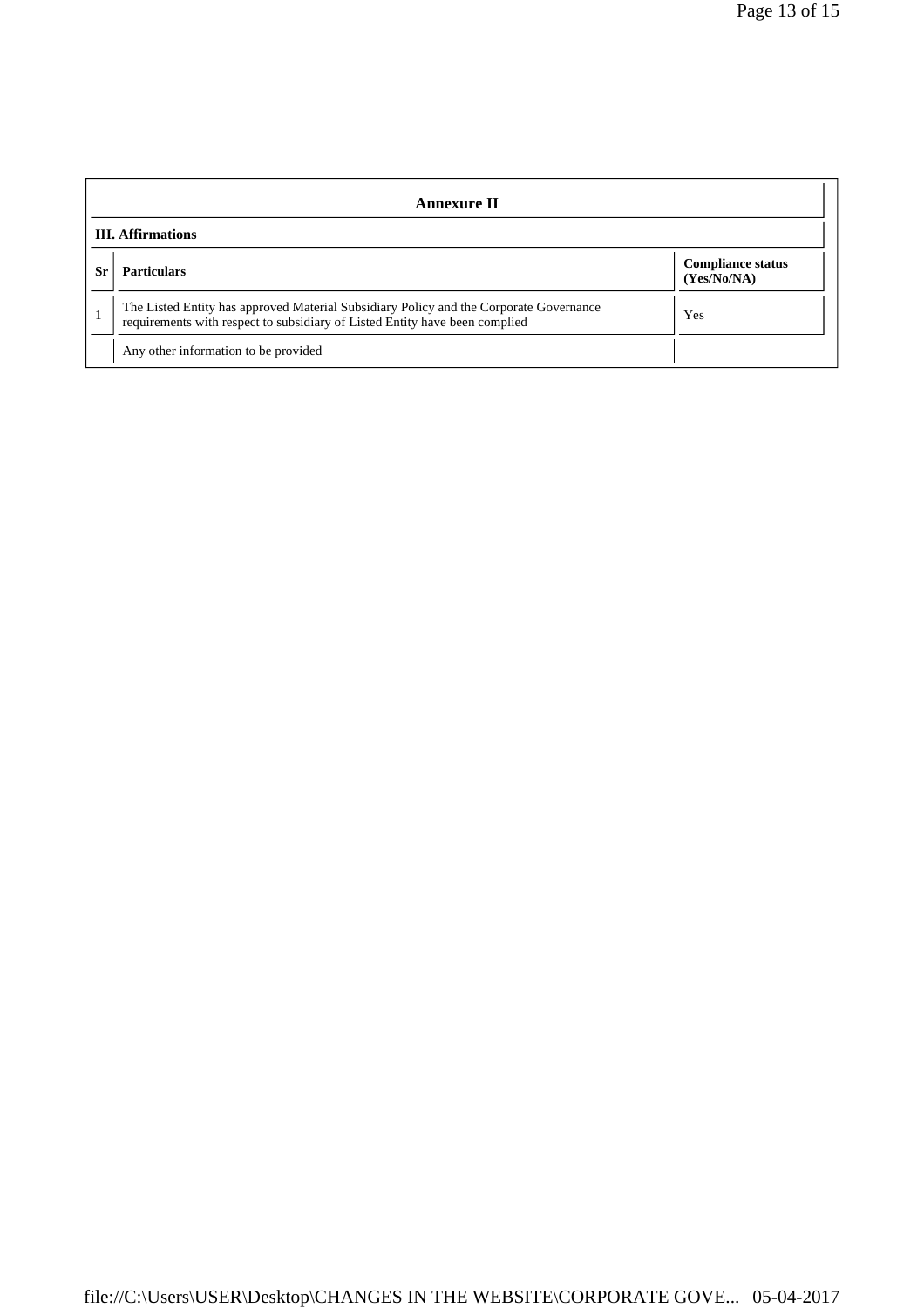| <b>Signatory Details</b> |                          |  |
|--------------------------|--------------------------|--|
| Name of signatory        | <b>ANAND ARYA</b>        |  |
| Designation of person    | <b>Managing Director</b> |  |
| Place                    | <b>MUMBAI</b>            |  |
| Date                     | 04-04-2017               |  |